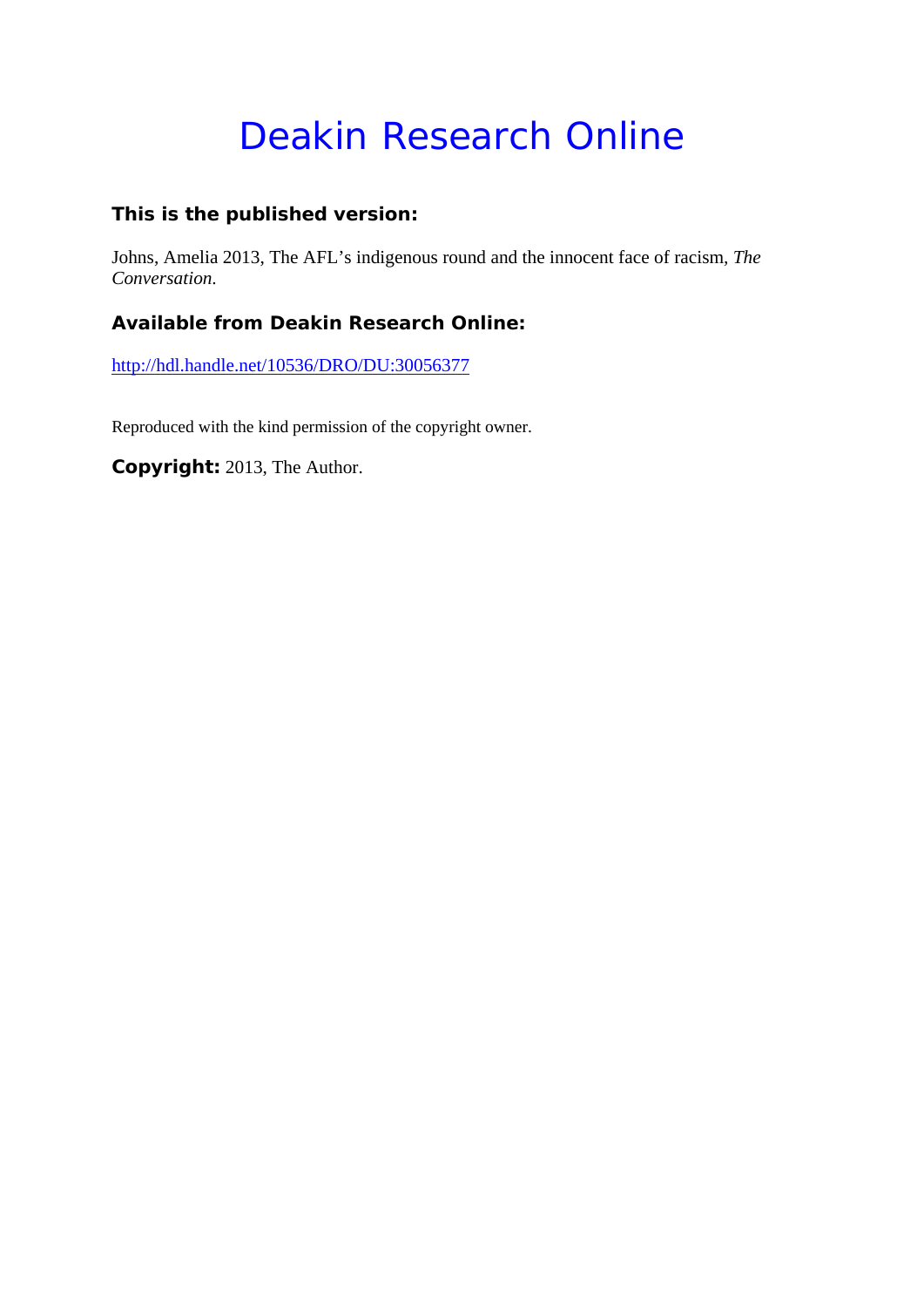**Search** 

# **THE CONVERSATION**

AU UK [beta](http://theconversation.com/uk) [AU](http://theconversation.com/au)

## 27 May 2013, 6.26am AEST The AFL's Indigenous Round and the innocent face of racism



#### Amelia Johns

Research Fellow at the Centre for Citizenship and [Globalisation.](http://theconversation.com/profiles/amelia-johns-90632) at Deakin University

#### DISCLOSURE STATEMENT

Amelia Johns does not work for, consult to, own shares in or receive funding from any company or organisation that would benefit from this article, and has no relevant affiliations.

#### Pro [Vice-Chancellor](http://jobs.theconversation.edu.au/jobs/5598-pro-vice-chancellor-faculty-of-business-and-law?utm_source=theconversation.com&utm_medium=website&utm_campaign=article) / Faculty of Business and Law

Leading higher education innovation in the digital age As one of the largest, and fastest growing universities in Australia…

#### Manager, Strategic Asset [Management](http://jobs.theconversation.edu.au/jobs/5424-manager-strategic-asset-management?utm_source=theconversation.com&utm_medium=website&utm_campaign=article)

POSITION PURPOSE The Manager Strategic Asset Management has responsibility for the overall management of the development…

#### More Deakin [University](http://jobs.theconversation.edu.au/search/organisations/deakin-university?utm_campaign=article&utm_medium=website&utm_source=theconversation.com) Jobs Where experts find jobs

Friday night's AFL match between Collingwood and Sydney marked the opening of the code's [Indigenous](http://www.afl.com.au/indigenousround) Round. Yet the chance for the contribution of Indigenous footballers to the game – both past and present – to be recognised and celebrated was marred by a racial taunt from a young supporter at Sydney's Indigenous star Adam Goodes.



The racist taunt aimed at Sydney player Adam Goodes from a young fan provides an opportunity for education rather than humiliation. Tw itter/Channel 7

The round of games aimed

to recognise the contribution of Indigenous people and culture to the broader Australian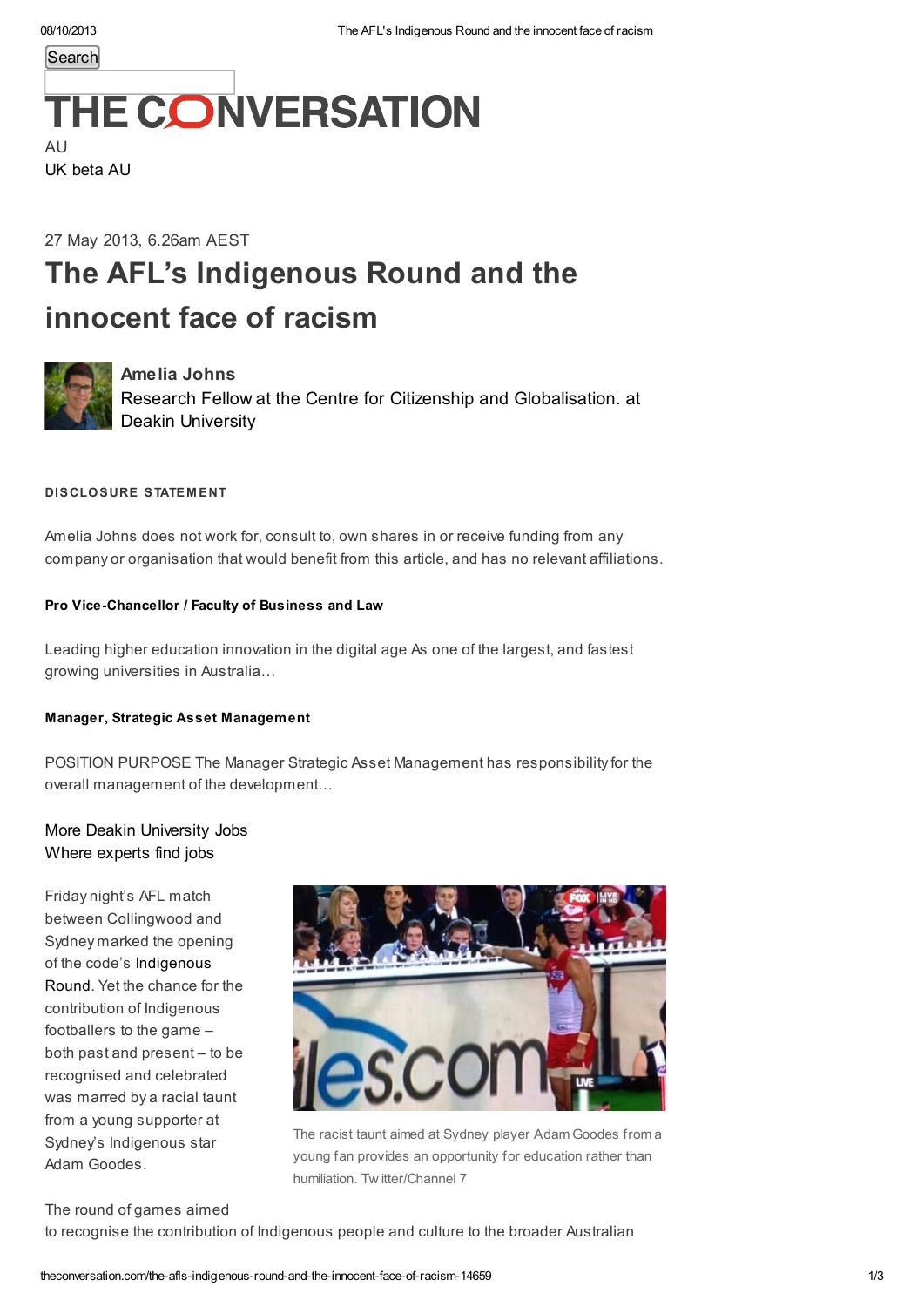#### 08/10/2013 The AFL's Indigenous Round and the innocent face of racism

society. While showcasing the unique talent and pride in culture of the Indigenous community, it simultaneously noted the struggle against racism that has accompanied the achievements of many Indigenous people in this country.

While the AFL should be proud of the work it has done to stamp out racism in the sport, the incident where Goodes was called an "ape" by a crowd [member](http://www.news.com.au/sport/afl/adam-goodes-gutted-after-13-year-old-girls-racial-slur-who-called-the-sydney-champion-today-to-apologise/story-fndv8ujy-1226650256245) has come to be the defining moment of the round. It serves as a reminder that there is still a long way to go to remove racism from Australian society.

What is most shocking about the incident is that it is not a boozed-up, angry supporter being identified by TV cameras as the perpetrator of the abuse. We have become accustomed to seeing this in racist incidents in the public and sporting arena, most recently involving North Melbourne's Sudanese-born player [Majak](http://www.abc.net.au/news/2013-05-13/majak-daw-allegedly-subjected-to-rascist-abuse/4684880) Daw.

This racist slur, however – one which left Goodes visibly hurt and struggling to continue with the game – was made by a 13 year-old girl. As Goodes later [commented](http://www.news.com.au/sport/afl/adam-goodes-full-racism-press-conference-transcript/story-fndv8ujy-1226650424034):

I turned around and when I saw it was a young girl and I thought she was 14, that was my initial thought, I was just like "really?". I just thought how could that happen?

I wrote in a [piece](https://theconversation.com/racism-in-public-why-the-majority-will-be-silent-no-longer-13484) for The Conversation recently that for racism to be challenged, bystanders need to take responsibility and stand up to perpetrators. Be it through direct action or by using social media to publicise incidents, awareness should be raised and abusers "named and shamed".

However, when the abuser is a 13 year-old girl who doesn't understand what it means to call an Indigenous person, or a black person from any cultural background, an "ape", what is the value of this? And what then is an appropriate action for someone who is not filled with hatred but is ignorant of the harm she had caused?

This issue was raised in the response of AFL and club officials. While quick to condemn the racism and provide support to Adam Goodes, they were also concerned about the girl's welfare. Collingwood president Eddie McGuire was quick to [apologise](http://www.news.com.au/breaking-news/afl-community-rallies-around-adam-goodes-in-wake-of-racial-abuse-from-a-young-collingwood-fan/story-e6frfkp9-1226650266697) to Goodes on behalf of the club, whilst also showing support for the young Collingwood supporter who he said would receive "counselling services". He later stated: "we won't be abandoning her".

AFL boss Andrew Demetriou also [called](http://www.theage.com.au/afl/afl-news/demetriou-rules-on-racial-abuse-20130525-2n3yn.html) for the girl to be supported, claiming that though there was zero tolerance for racism in the AFL:

..what we do have to understand is this is a 13-year-old girl. We have to be very, very sensitive and very, very careful about how this girl gets treated from this point onwards.

This incident highlights the complexity with which racism enters a society and is normalised until the meaning of insidious, racist terms become dispersed, invisible to some who would voice them. The taunts, however, are no less deeply felt by those groups who cannot forget the original meanings of the term, and the personal and community-wide legacy they have left.

In a testament to the quality of Goodes as an ambassador for the sport and his community,